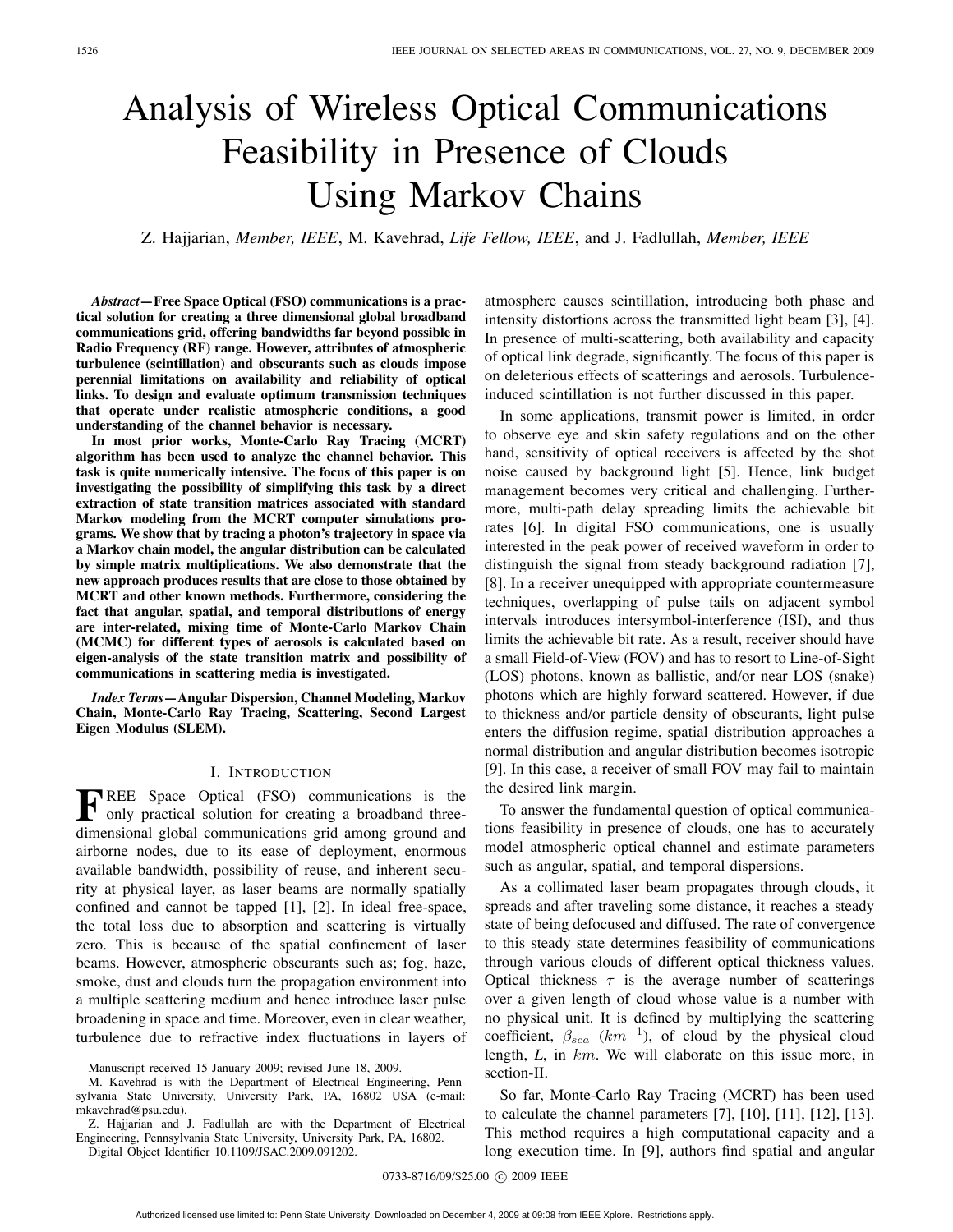distribution by a statistical approach. However, their results are limited to the first two moments of multiple scattering. Finding angular distribution is of great importance in computer graphics, as well. In [14], a single-scatter impulse response is defined for and then the result is generalized to multiple scattering via convolution. Since this impulse response is three dimensional, convolution process is quite cumbersome. In this paper, angular distribution evolution of a laser beam in a multiple scattering medium is characterized by extracting the corresponding simplified Markov chain information from the MCRT algorithm. By calculating the state transition matrix, one can find the probability distribution function of scattering angle after any number of scatterings. We show that the Markov chain model produces values that are close to MCRT results and other proposed analytical methods, yet need much less time to produce the results. Since angular, spatial and temporal distributions of received power are inter-related, useful information can be extracted from angular distribution about the behavior of the entire system. The remainder of this paper is organized as follows. In section-II, Mie scattering theory is reviewed. Section-III applies Markov chain model to laser beam propagation and derives and demonstrates the state transition matrix for cumulus clouds. Results are presented in section-IV and section-V contains eigen-analyses of the state transition matrix. Finally section-VI presents a summary and concludes the paper.

#### II. MIE THEORY OF SCATTERING AND PHASE FUNCTION

When propagating through clouds or fog, a laser beam interacts with medium particles, which are mostly water droplets of sizes comparable to the optical wavelength values. Hence, we need Mie theory to explain these interactions. This theory is the application of Maxwell's equation to the problem of a homogeneous sphere radiated by a plane wave from a single direction [15]. Knowing particle size distribution of the medium, one can determine absorption, extinction, and scattering coefficients as well as phase function, using this theory. Assuming that particles are homogeneously distributed in space, distance between two successive scatters turns out to be an exponential random variable with a mean value of  $D_{ave} = \frac{1}{\beta_{sca}}$ , where  $\beta_{sca}$  is the scattering coefficient.<br>Furthermore absorption extinction and scattering coefficients Furthermore, absorption, extinction, and scattering coefficients are related as:  $\beta_{sca} + \beta_{abs} = \beta_{ext}$ , where  $\beta_{abs}$  and  $\beta_{ext}$  are absorption and extinction coefficients, respectively. Additionally, the ratio of the scattered energy to the total energy is determined by single scatter albedo,  $\varpi = \frac{\beta_{sea}}{\beta_{ext}}$ .

According to Mie theory, one can define the scatter direction via a three-dimensional probability distribution function (PDF) known as the *Phase Function*. In other words, *Phase Function* is the PDF of the solid angle  $\Omega = (\theta, \phi)$  [15], [16], [17]. For example, in [16] we find that:

$$
\int_{\text{Over }4\pi} P(\theta) d\Omega = \int_0^{\pi} \int_0^{2\pi} P(\theta) \sin(\theta) d\theta d\varphi = 4\pi \quad (1)
$$

where  $P(\theta)$  in equation (1) is referred to as the (unnormalized) scattering phase function in the literature.

Fig. 1 demonstrates the scattering phase function for different kinds of clouds. These phase functions are obtained by



Fig. 1. Phase functions for different types of clouds.

substituting the modified gamma distribution for radius density of cloud particles in equations extracted from Mie theory for poly-dispersed phase function [15], [18]. It is clear from this figure that all these phase functions are highly-peaked in the forward direction. Actually, since the azimuth scattering angle,  $\varphi$ , is uniformly distributed in [0,  $2\pi$ ], the *Phase Function* can be plotted only against the polar scattering angle,  $\theta$ .

Scattering phase function can also be interpreted as the PDF of  $cos(\theta)$  [10], [17].

In order to find suitable probabilities to inject into a Monte Carlo model, one needs the probability density function of  $\theta$ , not the plotted scattering phase functions. The normalized phase function, as generally used in the literature, is normalized so that its integration over all possible scatter angles  $(4\pi)$ steradians) is unity, thus qualifying it to be a PDF. With no  $\varphi$ dependence of  $P(\theta)$ , the integration over  $\varphi$  simply contributes a factor of  $2\pi$ . This leads to normalization definition for  $P(\theta)$ of:

$$
2\pi \cdot \int_0^{\pi} \frac{P(\theta)}{4\pi} \cdot \sin(\theta) d\theta = \int_0^{\pi} P(\theta) \cdot \frac{\sin(\theta)}{2} \cdot d\theta = 1.
$$

Thus, PDF of  $\theta$  can be extracted from the normalized phase function and be expressed as:

$$
f(\theta) = P(\theta) \cdot \frac{\sin(\theta)}{2}.
$$
 (2)

Unfortunately, expressing the phase function versus  $\theta$  has caused a great deal of confusion in the published literature [19], [20]. More specifically, several authors have mistaken the phase function for the PDF of  $\theta$  and obtained an extremely forward directed angular distribution of scattered beams, which is incorrect.

For example, in the case of isotropic scattering, by mistaking the phase function for PDF of  $\theta$ , one may think that  $\theta$ is uniformly distributed in [0,  $\pi$ ]. However, it is the phase function (PDF of solid angle  $\Omega$ ) that is uniform and  $\theta$  is distributed as  $f(\theta) = P(\theta) \sin(\theta)/2$  [17], [19], [20].

In order to obtain a better understanding of multiple scattering mechanisms, one may wish to use an approximate phase function that can be easily parameterized and is more convenient to use than Mie series [7]. The most popular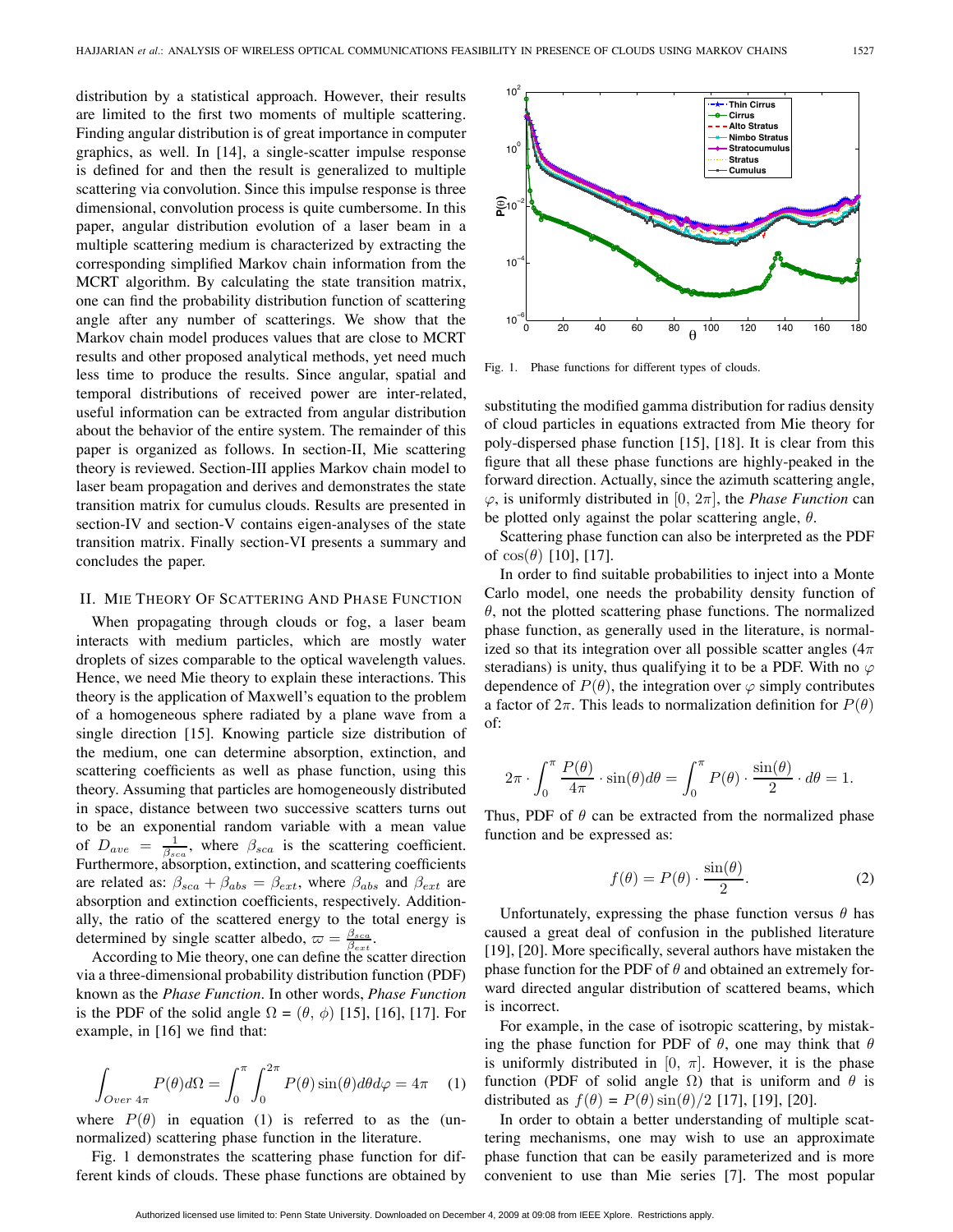

Fig. 2. Henyey-Greenstein phase function for a cloud of  $q = 0.85$ .

approximate phase function is the Henyey-Greenstein (HG) scattering function [21] and is given by:

$$
P(\theta) = \frac{(1 - g^2)}{2\pi (1 - 2g\cos\theta + g^2)^{3/2}}.
$$

This approximate phase function is completely characterized by the parameter  $g$ , which is the average value of  $cos(\theta)$ , and is also called the asymmetric parameter. As we see later in this paper, the asymmetric parameter is of great importance since it determines the convergence rate of the Markov chain associated with density evolution of polar angle,  $θ$ . In Table-I is listed the parameter *q* for different clouds. The data has been acquired using phase functions of Fig. 1 and finding the corresponding average values for  $cos(\theta)$ . For most clouds,  $\overline{\cos(\theta)} \approx 0.85$ , and for more forward-scattering clouds,  $\overline{\cos(\theta)} \approx 0.995$  as stated in [9]. Fig. 2 shows the HG phase function for a cloud of  $q = 0.85$ . Clearly, HG phase function does not contain all the details of scattering function and is much smoother than the full Mie series phase function. However, results obtained from MCRT algorithm using these two scattering functions are quite similar [7].

Mie theory, although very useful in describing single scattering phenomena, does not provide sufficient insight into the multiple scattering problems by itself. Instead, one should exploit this theory along with a powerful tool to explain laser beam propagation in a multi-scattering medium. MCRT is one such method that is based on brute-force tracking of all photons' trajectories in a three dimensional space. As a result, it is quite numerically intensive.

In the next section, we describe our new approach of channel modeling, which is based on direct extraction of state transition matrices associated with standard Markov modeling from the MCRT computer simulations programs.

#### III. MODEL

Having reviewed Mie scattering theory, now we can model photon trajectory as a random walk using Markov chain, and investigate evolution of angular beam spreading. If we consider laser beam to be composed of a large body of coherent photons traveling in the same direction, by tracking these photons, one can account for laser beam propagation in a multiple scattering medium. MCRT algorithm implements this

TABLE I ASYMMETRIC PARAMETER FOR DIFFERENT CLOUDS AT A WAVELENGTH OF  $\lambda = 1.55 \mu m$ 

| Asymmetric |  |  |
|------------|--|--|
| Parameter  |  |  |
| 0.82       |  |  |
| 0.87       |  |  |
| 0.83       |  |  |
| 0.85       |  |  |
| 0.82       |  |  |
| 0.83       |  |  |
| 0.85       |  |  |
| 0.85       |  |  |
| 0.95       |  |  |
|            |  |  |

brute-force tracking. Fig. 3 shows the geometry of multiple scattering.

Note that, in Fig. 3 the indexed and primed 3-tuples,  $(d'_k, d'_k)$  represent random variables associated with the  $k^{th}$  $\theta'_k$ ,  $\varphi'_k$ ), represent random variables associated with the  $k^{th}$ <br>scattering event in local spherical coordinates, and should not scattering event in local spherical coordinates, and should not be confused with variables associated with the  $k<sup>th</sup>$  state of the Markov process, described later. In other words, considering the finite-state machine concept, the indexed and primed 3 tuples,  $(d'_k, \theta'_k, \varphi'_k)$  are the inputs to the system at the  $k^{th}$ <br>step. I ater in this paper, we will use indices to refer to the state step. Later in this paper, we will use indices to refer to the state variables; hence, we will drop the prime and index of the input variables for simplicity, as these variables are independently generated at each step, according to some fixed probability density functions.

Note that, the notion of photon simply refers to a packet of energy (or a very small portion of the beam) in the MCRT context and we are not dealing with Quantum Mechanical aspects of photons.

To describe the MCRT algorithm and our Markov chain model, first we clarify our notations and terminologies. In MCRT, the  $k^{th}$  state of a photon, i.e. a photon's position and directions in global coordinate system right before the  $(k + 1)^{th}$  scattering event, is specified by  $[x_k, y_k, z_k, \theta_k,$  $\varphi_k$  where  $(\theta_k, \varphi_k)$  represent the traveling direction in global spherical coordinates and  $(x_k, y_k, z_k)$  stands for position in global Cartesian coordinates. Note that, direction can also be expressed by directional cosines  $(\mu_x, \mu_y, \mu_z)$  in the global Cartesian coordinate system [17]; however, we choose the former notation because it requires only two variables and fits better in our simplified Markov chain model. After  $(k + 1)$ <sup>th</sup> collision, a photon is deflected with angles  $(\theta, \varphi)$  in local coordinates, (i.e. pre-collision traveling direction is the local  $z$  axis) and travels a distance  $d$ , until it goes through the next scattering event. Hence, the  $(k+1)$ <sup>th</sup> state of this photon can be determined using its previous state and the new input to the system, which is the 3-tuples  $(d, \theta, \varphi)$ . We have dropped the index and prime of this 3-tuple for simplicity, as we need the indices to specify the states. Note that, some authors [9] used a different notation in that they indexed the input 3 tuples  $(d, \theta, \varphi)$  measured with respect to local coordinate system, however, in order to define the Markov chain model, we choose to index the states, which are measured with respect to global coordinate system.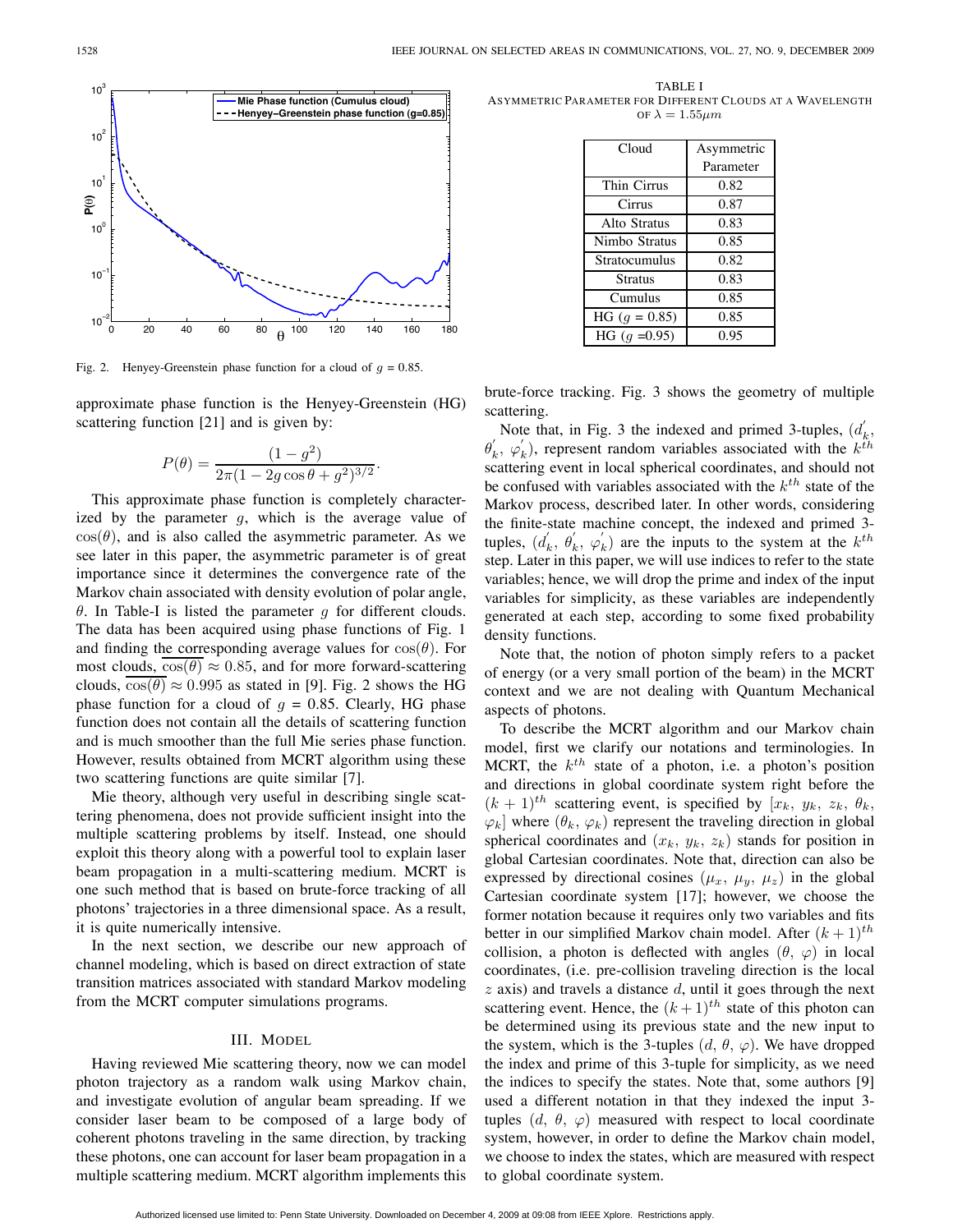

Fig. 3. Geometry of multiple scattering.

MCRT calculates channel parameters such as angular, spatial, and temporal dispersions using statistics of photons reaching the receiver plane in a post-processing stage.

In the Markov chain of MCRT, variables associated with the position of a photon in a three-dimensional space are neither finite, nor countable. However, if we limit our attention to photons' direction in spherical coordinates, and quantize  $\theta$ , a finite state Markov chain is obtained. Note that, due to symmetry, azimuth traveling direction,  $\varphi$ , is always uniformly distributed in [0,  $2\pi$ ]. Furthermore, if it is assumed that the laser beam is traveling in a homogeneous medium, the phase function will not change from one state to the next. Thus, a Markov chain with a time-invariant state transition matrix can represent the angular distribution evolution of laser beam, while it is traveling through a multiple scattering medium.

We claim that the angular dispersion, defined as the average cosine of the incidence angle on the receiver plane, can be calculated by modeling the photon trajectory in a 3-D space by a random walk. Moreover, this method provides us with the complete angular distribution, rather than just the moments. Also, it is superior to MCRT since due to its analytical nature, it is more tractable. Furthermore, in MCRT, a large number of photons are sent into the scattering medium with the hope of finding the distribution of photons on the receiver plane. Hence, to account for all possible paths and angles, a large amount of processing is required that may not be desirable. While computational complexity of MCRT is very high and computer simulation programs need a large execution time, this analytical method can provide us with results for angular distribution through simple matrix multiplications.

Suppose a photon is traveling in the  $\theta_{k-1}$  direction with respect to z axis before  $k^{th}$  scattering. If this photon col-

lides with a cloud particle, its propagation direction changes in space. Fig. 4 illustrates the geometry of the problem. The change in direction is described by the phase function. However, phase function provides the PDF of the cosine of deflection angle with respect to initial traveling direction, while we are interested in a traveling direction with respect to the global  $z$  axis. In other words, a phase function provides us with a distribution for  $cos(\theta)$ , while we want the distribution of  $\theta_k$ , as in Fig. 4. The term  $\cos(\theta_k)$  is related to  $\cos(\theta_{k-1})$ via:

$$
\cos \theta_k = \cos \theta_{k-1} \cos \theta - \cos \varphi \sin \theta_{k-1} \sin \theta, \qquad (3)
$$

where  $\theta$  and  $\varphi$  are polar and azimuth scattering angles, respectively. While  $\varphi$  is uniformly distributed over [0,  $2\pi$ ], the distribution of  $\theta$  is given by  $P(\theta) \sin(\theta)/2$ . To determine the probability distribution function of  $\theta_k$ , first we determine its cumulative distribution function.

$$
\Pr(\theta_k < \xi) = \Pr(\cos \theta_k > \cos \xi) = \\
\Pr(\cos \theta_{k-1} \cos \theta - \cos \varphi \sin \theta_{k-1} \sin \theta > \cos \xi) \tag{4}
$$

Hence, we can write

$$
\Pr\left(\cos\varphi < \frac{\cos\xi - \cos\theta_{k-1}\cos\theta}{-\sin\theta\sin\theta_{k-1}}\right) = \\
\Pr\left(\varphi > \cos^{-1}\left(\frac{\cos\xi - \cos\theta_{k-1}\cos\theta}{-\sin\theta\sin\theta_{k-1}}\right)\right) \tag{5}
$$

Finally, the cumulative distribution can be expressed as:

$$
\Pr(\theta_k < \xi) =
$$
\n
$$
\int_0^\pi f(\theta) \int_{\cos^{-1}\left(\frac{\cos \xi - \cos \theta_{k-1} \cos \theta}{-\sin \theta \sin \theta_{k-1}}\right)}^{\pi} f(\varphi) d\varphi d\theta =
$$
\n
$$
\int_0^\pi P(\theta) \sin \theta \left(1 - (2\pi)^{-1} \cos^{-1}\left(\frac{\cos \xi - \cos \theta_{k-1} \cos \theta}{-\sin \theta \sin \theta_{k-1}}\right)\right) d\theta \tag{6}
$$

If we differentiate the last equation, we obtain the PDF of  $\theta_k$ .

It is also possible to directly generate PDF of  $\theta_k$ , by rewriting equation (3) as:

$$
\cos(\theta_k) = \cos(\varphi/2)^2 \cos(\theta_{k-1} + \theta) + \sin(\varphi/2)^2 \cos(\theta_{k-1} - \theta)
$$
 (7)

Then, the PDF of  $\theta_k$  can be found by adding up the probabilities associated with all values of  $\theta$  and  $\varphi$  that give rise to a certain  $\theta_k$ , given  $\theta_{k-1}$ .

Now, we can form a matrix with its rows corresponding to incident angles and its columns corresponding to scattering angles. This matrix can be used as the state transition matrix of the Markov process. Equation (8) illustrates this matrix.

$$
P = \begin{bmatrix} P(\theta_k = 0 | \theta_{k-1} = 0) & \dots & P(\theta_k = \pi | \theta_{k-1} = 0) \\ \vdots & \dots & \vdots \\ P(\theta_k = 0 | \theta_{k-1} = \pi) & \dots & P(\theta_k = \pi | \theta_{k-1} = \pi) \end{bmatrix}
$$
(8)

If one wishes to know distribution of a photon's direction after  $k^{th}$  scattering event, knowing that it was initially traveling in the  $z$  direction, one has to calculate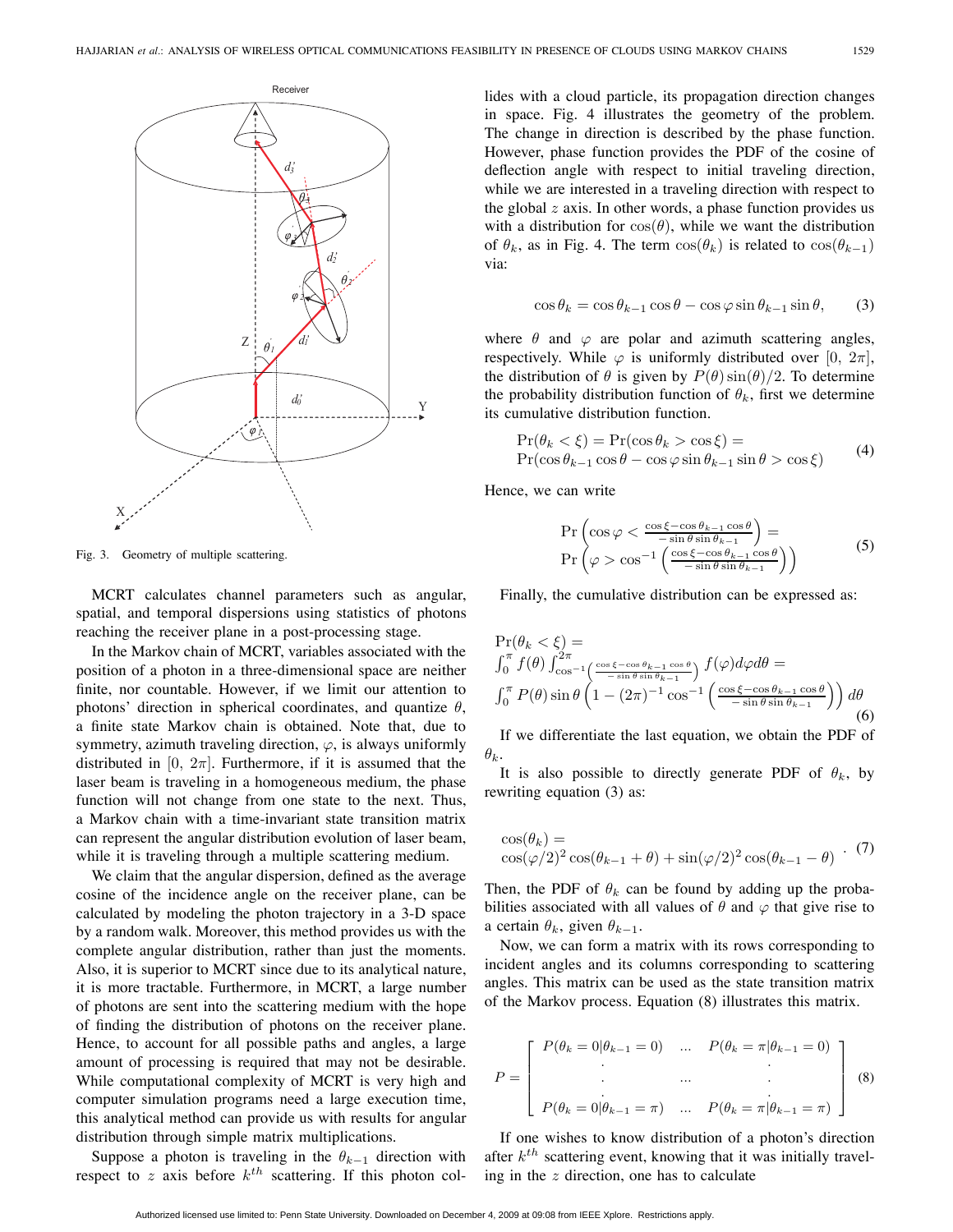

Fig. 4. Relationship between  $\theta_{k-1}$ ,  $\theta$  and  $\theta_k$ .

$$
P_k(\theta) = (P^K)^T \begin{bmatrix} 1 \\ 0 \\ \vdots \\ 0 \end{bmatrix}
$$
 (9)

First row of the state transition matrix is  $P(\theta) \sin(\theta)/2$ . Hence, we can find the phase function resulting from *k* scattering events from the first row of  $k^{th}$  power of state transition matrix, simply by taking out the  $\sin(\theta)/2$  factor.

Fig. 5 shows the state transition matrix for cumulus cloud at a wavelength of  $1.55 \mu$  *m*. We have calculated the state transition matrix with a resolution of  $\pi/300$ . In other words, P is a 300  $\times$  300 matrix. We observed that by increasing the resolution to  $\pi/1000$ , our simulation results do not change.

The forward scattering property of cumulus cloud is clear from this picture. That is, the state transition matrix is very close to an identity matrix. Fig. 6 shows  $P^{15}$  which clarifies transition probabilities at an optical thickness value of 15. Here, the value 15 is chosen since for this value, there are less line-of-sight (LOS) photons, and most of the photons that may reach the receiver have gone through multiple-scatterings. From Fig. 6, one can see that after 15 scattering events, the phase surface is very close to the shape of  $\sin(\theta)/2$ . This corresponds to an isotropic scattering. Fig. 7 shows a side view of the phase surface. One can observe that different rows of the matrix are very close but, not as yet identical.

Fig. 8 shows  $P^{50}$ , that is, the phase surface after 50 scattering events. This figure clearly illustrates isotropic radiation after 50 scattering events. Fig. 9 shows a side view of phase surface. It can be inferred that after 50 scattering events, irrespective of the initial incident angle value, the scattering angle is distributed as  $\sin(\theta)/2$ . This is consistent with Bucher's [6] observation of uniform brightness of the cloud bottom.

## IV. RESULTS

As mentioned earlier, application of Markov chain in MCRT cloud modeling is a shortcut for calculating the angular distribution of energy in space for any arbitrary optical thickness.



Fig. 5. State transition matrix of cumulus clouds at a wavelength  $\lambda =$  $1.55 \mu m$ .



Fig. 6. State transition matrix of cumulus cloud, raised to 15th power, at a wavelength=  $1.55 \mu m$ .

In this section, we compare the results of our Markov chain model with those of MCRT and another analytical method, which we call the moment technique [9].

To make a fair comparison, we note that while both MCRT and Markov chain model produce a complete distribution, the moment technique only comes up with the first two moments. Furthermore, MCRT can provide us with the distribution of photons on the receiver plane.

However, both Markov chain model and moment technique generate angular distribution in a three-dimensional space, i.e. on a sphere. Hence, to compare the Markov chain model with MCRT, we should only consider the forward part of the distribution, i.e.,  $0 < \theta < \frac{\pi}{2}$ . Moreover, we should take into account the projected area correction factor of  $cos(\theta)$ for mapping from a 3-D distribution on a sphere onto a 2- D distribution on the receiver plane [7].

Given a photon at the cloud exit plane has been subject to scattering  $k$  times over a cloud length  $L$ , its angular distribution would be  $P_k(\theta)$  as in equation (9).

To calculate the unconditional angular distribution, we note that the probability that a photon undergoes exactly  $k$ scatterings over L is Poisson distributed with a mean  $\tau$ , where  $\tau$  is the optical thickness, as defined earlier. That is:

$$
P(K(\tau) = k) = \frac{\tau^k}{k!} e^{-\tau}
$$
 (10)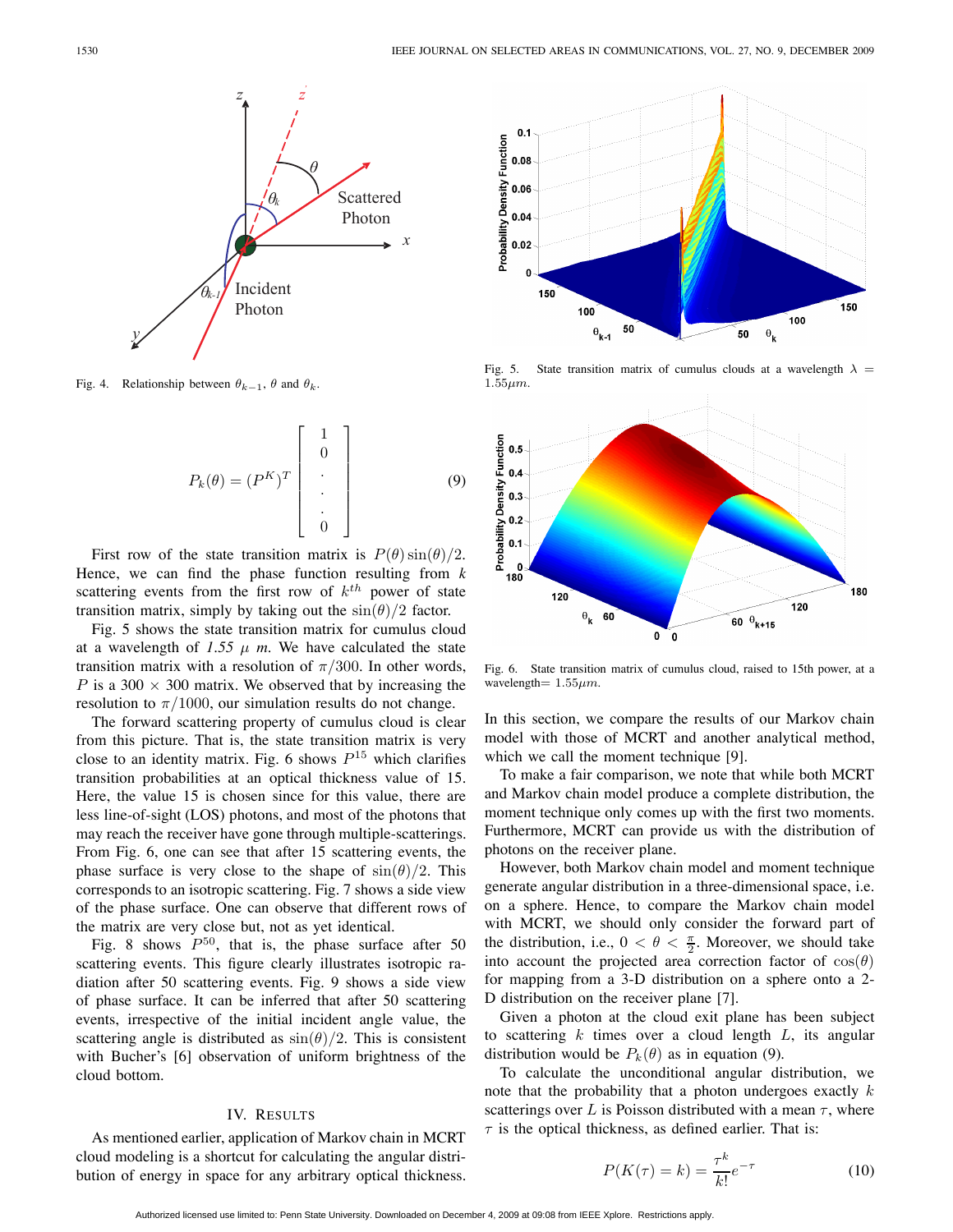

Fig. 7. Side view of the state transition matrix, raised to 15th power.



Fig. 8. State transition matrix of cumulus cloud, raised to 50th power, at a wavelength=  $1.55 \mu m$ .

Hence, the angular distribution for this optical thickness value is:

$$
P(\theta) = \sum_{k=0}^{\infty} \frac{\tau^k}{k!} e^{-\tau} P_k(\theta)
$$
 (11)

Using equation (11), angular distribution is calculated for optical thickness values of 1 to 15. Fig. 10 shows the cumulative distribution function (CDF) of incident angle obtained from Markov chain model and MCRT, where we have applied the above-mentioned measures in order to make the comparison fair. From Fig. 10, one can see that CDF curves obtained from Markov chain model and MCRT are quite close in numerical values. Furthermore, as optical thickness value increases, angular dispersion increases.

One important measure of angular dispersion is the average cosine of incident angle,  $cos(\theta)$ . Variance of cosine of incident angle is also considered as a measure of angular dispersion in the literature. The moment technique provides us with the first two moments of  $cos(\theta)$  in a three-dimensional space. However, MCRT provides the complete distribution on the receiver plane. Then, one can find the first two moments of  $cos(\theta)$  using this distribution.

The Markov chain model, in its original shape, produces the same mean and variance as those of the moment tech-



Fig. 9. Side view of the state transition matrix, raised to 50th power.



Fig. 10. **Comparison of** *CDF* **curves for angular distribution.**

nique. However, as mentioned earlier, it can be truncated and modified to provide the distribution on the receiver plane. Figs. 11 and 12 show the mean and the variance of  $cos(\theta)$ for MCRT, truncated Markov, original Markov, and moment technique (labeled 'Moments') for different optical thickness values.

It is clear from these figures that the variance of the cosine of incident angle increases with optical thickness, whereas the mean decreases. This implies that for small optical thickness values, a receiver of small FOV suffices to collect the required power; however, for large optical thickness values, the energy is almost uniformly distributed in a 3-D space. Saturation of variance curves in Figs. 11 and 12 suggests that density evolution of angular distribution merges to the steady-state and the Markov chain converges to the equilibrium distribution. It is also evident from these figures that our Markov chain model is consistent with both MCRT and moment technique.

Finally, the time required for each method to generate the results in different optical thickness values is tabulated in Table-II. Computer programs were executed on a 3.40 GHz Pentium-4 CPU, with 2.00 GB of RAM. It is clear from this table that the computation time for MCRT increases with the optical thickness value. However, neither the Markov chain model, nor the moment techniques show much variability in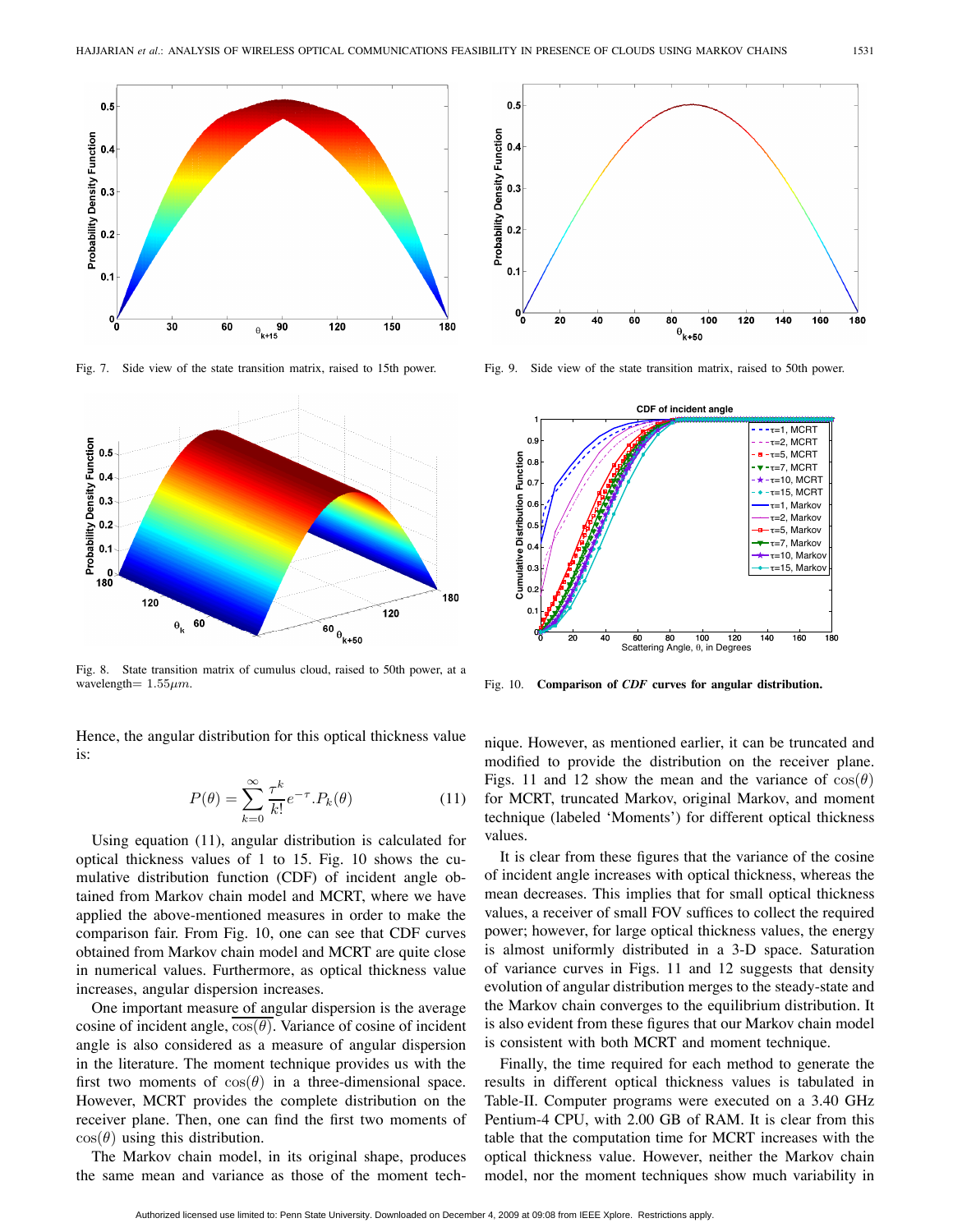

Fig. 11. **Comparison of**  $\overline{\cos(\theta)}$  for different methods.



Fig. 12. **Comparison of**  $var(cos(\theta))$  for different methods.

the computation times, for different optical thickness values. We also note that the execution time required for the Markov chain model is significantly less than MCRT but much more than moment technique. However, moment technique gives only the first two moments, and not the complete distribution. Thus, the Markov chain model is able to demonstrate a more complete picture.

Note that, running time of MCRT increases exponentially with the optical thickness of the scattering media. For large optical thickness values, the running time will no longer be reasonable. Furthermore, running time of MCRT also depends on the number of photons, the positions and directions of which at each scattering location have to be recorded. Again, by increasing the number of these photons, running time increases. The program is terminated when the number of received photons is large enough so that the statistical variations at receiving plane become negligible.

The main point of this paper is not to substitute for or compete with the comprehensive Monte-Carlo method by the less time-consuming Markov chain model. We are seeking new insight into the problem of laser beam propagation in scattering media. The trend of how fast a collimated laser beam diverges into a completely diffuse light source is more

TABLE II RUNNING TIME OF THREE METHODS FOR DIFFERENT OPTICAL THICKNESS VALUES

| Optical   |             |                 |         |
|-----------|-------------|-----------------|---------|
| Thickness | <b>MCRT</b> | Markov          | Moments |
|           | 656 s       | 33 s            | 0.06 s  |
|           | $767$ s     | 33 s            | 0.06 s  |
| 10        | 948 s       | 33 <sub>s</sub> | 0.06 s  |
| 15        | 1212s       | 33 <sub>s</sub> | 0.06 s  |

easily observed using the proposed Markov chain model. Also, the concept of eigenvalues of this Markov chain process is better understood this way. These are critical facts from a communications point of view; pulse broadening in space and time is and will continue to be the major limitation for highspeed communications in scattering media.

# V. EIGEN ANALYSES

State transition matrix, $P$  has no zero entries, and hence is regular. In other words, it is possible to go to all the states from any arbitrary state. It is a well known fact that for a regular Markov chain, as n approaches infinity,  $P^n = \Pi$ , where  $\Pi$ is a matrix of the form  $[\nu, \nu, ..., \nu]$ , with  $\nu$  being a constant vector.

From the previous section, we see that this is true about state transition matrix of our Markov chain  $P$ , and as  $n$ increases, all the rows of the state transition become identical and proportional to  $\sin(\theta)/2$ . Now, the question is whether it is possible to predict  $\nu$ , and thus  $\Pi$ , without using the limits and the answer is affirmative. In fact, Π satisfies the equation:

$$
\Pi P = \Pi,\tag{12}
$$

Notice that, from Perron-Frobenius theorem [22],  $\nu$  is the first left eigenvector of  $P$ , corresponding to the unique largest eigenvalue,  $\lambda_0 = 1$ . By examining the first left eigenvector of matrix P, we realize that it is proportional to  $\sin(\theta)/2$ . Hence, we could have predicted the diffuse behavior of light at the bottom of cloud, just by looking at the left eigen vector of state transition matrix, to start with.

Convergence of  $P^k$  elements means that it becomes more and more difficult to guess k, from  $p_{ij}^k$  (the element in the  $i^{th}$  row and the  $j^{th}$  column of  $P^k$ ). That is, the chain forgets the length of its history [22]. The fact that limit of  $P^k$  has identical rows suggests that the Markov chain forgets the initial direction.

When a Markov chain converges to this steady-state, traveling direction of photons becomes rather isotropic, as opposed to forward-scatter in initial steps. This suggests that the laser beam is spatially diffused and irrespective of initial traveling direction, photons escape almost uniformly from all boundaries of the cloud. In this case, spatial confinement of transmitted energy is no longer preserved and loss (mostly attributed to scattering) is rather large.

In some applications, due to eye safety regulations, there is restriction on increasing the transmit power level beyond a certain maximum. Under such circumstances, receiver may not see much forward scatter (snake) photons and must resort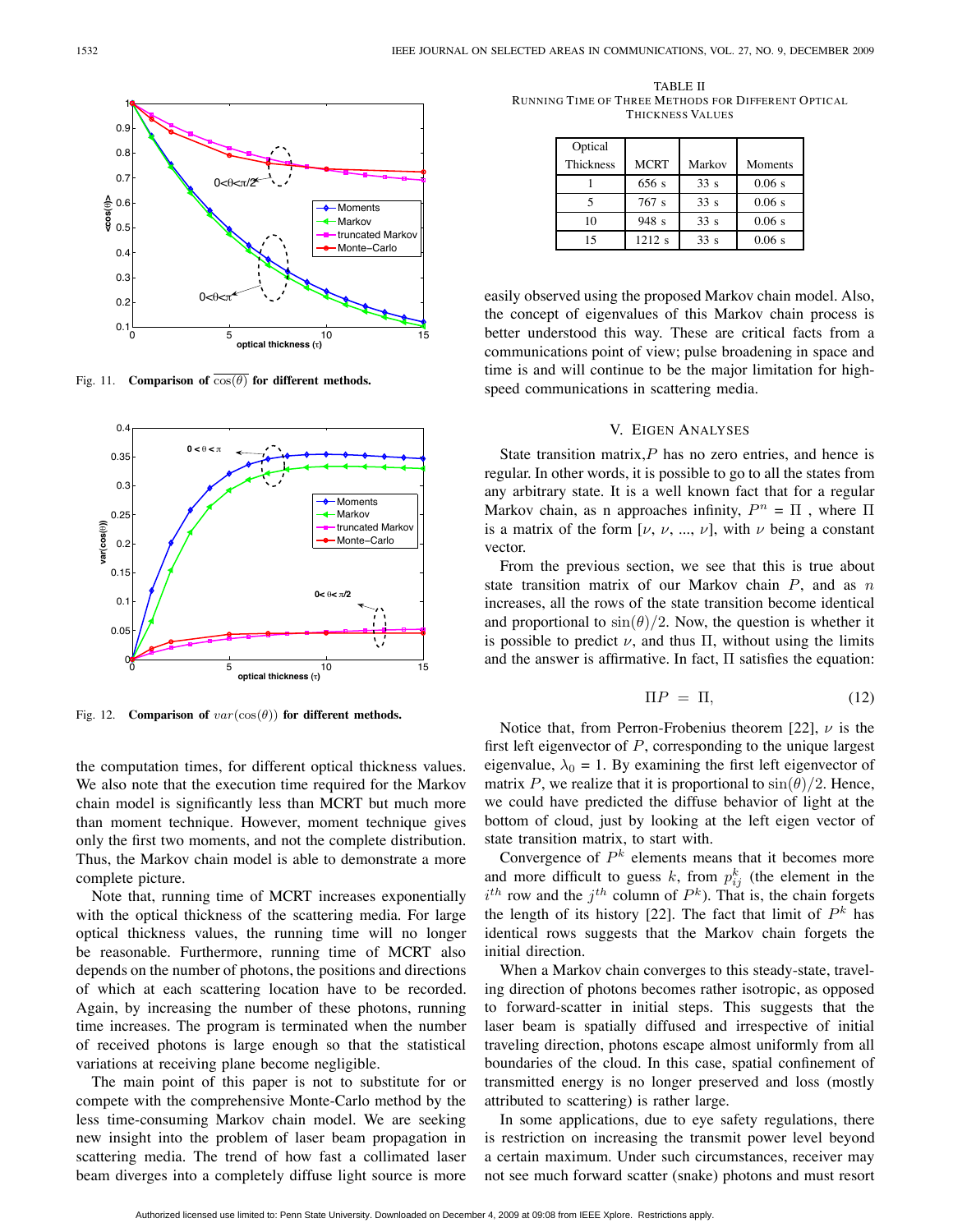to only the LOS (ballistic) photons, that is, the non-diffused part of the intensity, which is attenuated according to Beer-Lambert law as:

$$
I_{coh} = I_0 e^{-\tau},\tag{13}
$$

Needless to say, by using ultra-short laser pulses and cascade amplifiers, this component can be amplified, significantly. In equation (13),  $\tau$  is the optical thickness of cloud, as defined earlier.

The number of steps required for the Markov chain to converge to the equilibrium state is of great importance since it determines the depth up to which the laser beam can penetrate before becoming spatially diffused.

From equation (3), one can see that:

$$
\overline{\cos(\theta_k)} = \overline{\cos(\theta_{k-1})} \times \overline{\cos(\theta)} = g\overline{\cos(\theta_{k-1})} = g^k \quad (14)
$$

In other words, the asymmetric parameter,  $g$  determines the convergence rate of Markov chain. On the other hand, from the Markov chain theory [23], we know that the Second Largest Eigenvalue Modulus (SLEM) determines the "Mixing Rate" of a Markov chain. In other words, the smaller the SLEM is, the faster the spatial memory-loss happens. Hence, "Mixing-Time" of a Markov chain is given by:

$$
T = \frac{1}{\log\left(\frac{1}{\lambda_*}\right)}\tag{15}
$$

where  $T$  is the number of steps over which deviation from equilibrium state decreases by a factor  $e$ , and  $\lambda_*$  is the SLEM. By examining the eigenvalues of  $P$  (state transition matrix of cumulus cloud) we realize that the second largest eigenvalue is indeed the asymmetric parameter  $q$ .

Table - III lists the SLEM for Markov chains associated with HG phase functions of different asymmetric parameters as well as full Mie series phase function for different types of clouds. This table also contains the mixing time and the average distance between two successive scattering events for each cloud. Average distance,  $D_{ave}$ , between two successive scattering events is used to convert optical thickness of a specific scattering medium to its physical thickness and vice versa. It also corresponds to the inverse of scattering coefficient, expressed in  $km^{-1}$ , which can be obtained by substituting the cloud particle size distribution in equations extracted from Mie theory for poly-dispersed extinction coefficient [18], [24]. From Table - III we see that the second largest eigenvalue is equal to  $q$  for all of these phase functions. That is why asymmetric parameter is important in calculating the moments of multiple scattering and channel parameters [7], [9]. Since angular, spatial and temporal distributions of energy are interrelated, isotropic angular distribution suggests that spatial distribution in transverse coordinates  $(x \text{ and } y \text{ directions})$  is Gaussian. Furthermore, spatial memory-loss of Markov chain associated with angular distribution after several scattering events implies that the entire Monte-Carlo Markov chain (MCMC) has converged to the equilibrium state. This suggests that the pulse is so broadened in space and time that use of equalization on the pulse might be difficult, unless there is no constraint on the optical transmitted peak power level.

TABLE III ASYMMETRIC PARAMETER & SLEM FOR DIFFERENT CLOUDS AT A WAVELENGTH OF  $\lambda = 1.55 \mu m$ 

| Cloud           | <b>SLEM</b> | $\mathfrak{g}$ | Mixing | $D_{ave}$            |
|-----------------|-------------|----------------|--------|----------------------|
|                 |             |                | Time   |                      |
| Thin Cirrus     | 0.82        | 0.82           | 5      | $11.3 \text{ km}$    |
| Cirrus          | 0.87        | 0.87           | 7      | 984 m                |
| Alto Stratus    | 0.83        | 0.83           | 5.4    | $10.5 \; \mathrm{m}$ |
| Nimbo Stratus   | 0.85        | 0.85           | 6.2    | $12.3 \text{ m}$     |
| Stratocumulus   | 0.82        | 0.82           | 5      | $26.5 \; \mathrm{m}$ |
| <b>Stratus</b>  | 0.83        | 0.83           | 5.4    | $17.5 \; \mathrm{m}$ |
| Cumulus         | 0.85        | 0.85           | 6.2    | $7.5 \text{ m}$      |
| $HG($ g=0.85)   | 0.85        | 0.85           | 6.2    | N/A                  |
| HG $(g=0.95)$   | 0.95        | 0.95           | 19.5   | N/A                  |
| Low Altitude    |             |                |        |                      |
| Haze            | 0.73        | 0.73           | 3.2    | 817.8 m              |
| Medium Altitude |             |                |        |                      |
| Haze            | 0.78        | 0.78           | 4      | 238.8 m              |

Examining parameters of Table - III, we realize that mixing time is rather short for clouds and haze and a large link margin is necessary, in order to have reliable communications through clouds of optical thickness values much larger than 10 to 15. However, this rather small optical thickness value may translate into a long physical thickness for clouds such as thin Cirrus due to the long average distance between two successive scatterings for these clouds [18]. Note that, all the results presented in this paper assume a homogeneous body of clouds. In reality, as a waveform moves through clouds, the dynamics are far more rapidly varying. Hence, the predictions in this paper are on the conservative side.

## VI. CONCLUSIONS

To answer the fundamental question of feasibility of optical communications in a scattering medium, one has to accurately model atmospheric optical channel and estimate parameters such as angular, spatial, and temporal dispersions. As a collimated laser beam propagates through aerosols and cloud particles, it spreads after traveling some optical thickness value and approaches a steady-state condition of being nearly spatially diffuse. The rate of convergence to this steadystate determines the feasibility of communications through various types of clouds and aerosols with different optical thickness values. Average distance between two successive scattering events is used to convert optical thickness of a specific scattering medium into its physical thickness and vice versa.

By directly applying Markov chain model to angular distribution evolution of laser beam in a scattering medium, and considering the fact that angular, spatial and temporal distributions of energy are inter-related, the mixing rate of Monte-Carlo Markov Chain (MCMC) is found for different types of scattering media. Mixing time is introduced as the